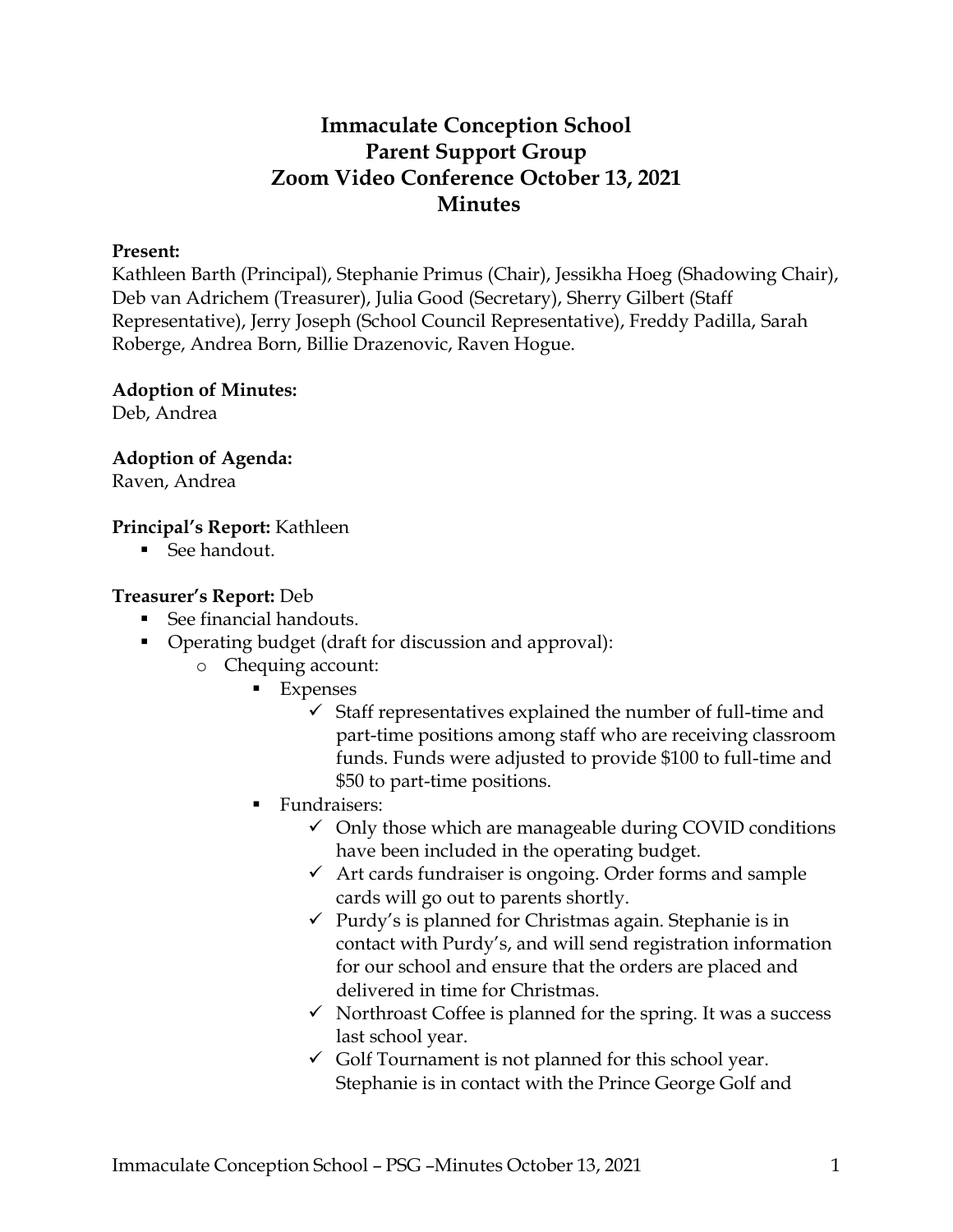Curling Club, and they have reserved a date for us for now, just in case we can unexpectedly run this event next spring.

- $\checkmark$  Craft Fair is cancelled (see details in September meeting minutes). Raven Hogue has offered to be available to support Angela Betz in preparing this for the next school year, with preparations beginning in spring 2022 for the event in fall 2022.
- o Gaming account:
	- Revenue:
		- $\checkmark$  The grant is expected to be deposited soon. (It arrived the week following the meeting and amounts to \$3,780 this school year.)
		- $\checkmark$  The 50/50 was explained to new parents. It was explained what types of expenses are eligible to be covered by gaming funds (generally extra-curricular expenses). Since we are expecting gaming expenses, such as field trips and sports event and team expenses, to occur again this year, the 50/50 draw was re-introduced as a simple, minimal contact avenue of obtaining revenue for those expenses. It is too late to do this before Christmas, as was traditionally done, and Purdy's has taken that spot on the fundraising calendar; therefore, the 50/50 draw was added before spring break. We will need a leader to spearhead this fundraiser. Debra and Stephanie will be available to support whoever takes this on. The treasurer takes care of the gaming license and accounts for incoming funds as well as printing and other related expenses.
	- Expenses:
		- $\checkmark$  Outdoor basketball hoop replacements were added to gaming expenses.
- o Freddy made motion to adopt the changes. Billie seconded. No-one was opposed.

#### **Old Business**

- Shopping Card Program
	- o It was explained that funds from the shopping card program typically are accumulated for a couple of years and are spent on common church ground expenses carried by the parish and the school together.
	- o Sarah inquired about the program and will get in touch with Nick to get more details and determine whether she is able to take it over. Jerry offered to support shopping card sales at Sunday mass.